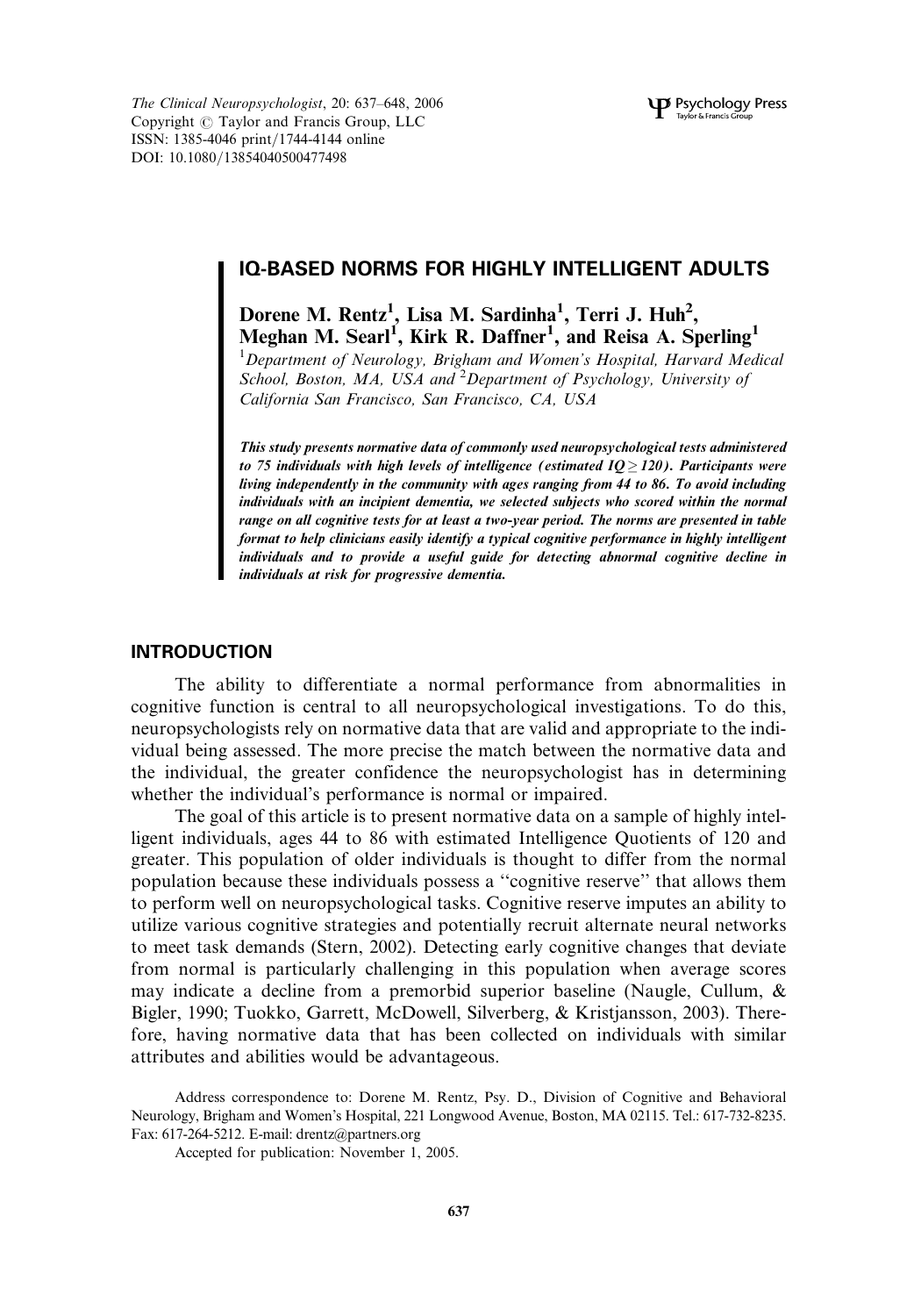Recent evidence suggests that some memory changes in non-demented individuals represent early neurodegenerative disorders, particularly probable Alzheimer's disease (AD). An International Working Group (Winblad et al., 2004) has defined mild cognitive impairment (MCI) as a transitional state between normal cognitive function and clinically probable AD as well as other non-amnestic dementias. Despite controversies as to whether early treatment with currently approved FDA medications could delay or prevent dementia conversion (Gauthier & Touchon, 2005; Petersen & Morris, 2005; Salloway et al., 2004), neuropsychologists are being requested to identify individuals with MCI who are likely to progress to a dementia state.

Furthermore, scientific initiatives developing biological (Andreasen & Blennow, 2005; Schoonenboom et al., 2005) and neuroimaging markers of MCI (Chetelat et al., 2005; Dobert et al., 2005; Medina et al., 2005; Meyer, Quach, Thornby, Chowdhury, & Huang, 2005) depend on accurate knowledge of cognitive status in order to differentiate normal from impaired populations in a variety of research endeavors. These facts further emphasize the need for normative data that accurately represent individuals of various ages, background and abilities.

This paper presents cross-sectional data obtained at baseline from a sample that was followed longitudinally to address several concerns recently raised about normative datasets. The first is the risk of sample contamination (Sliwinski, Lipton, Buschke, & Stewart, 1996). Most norms derived from cross-sectional data demonstrate wide variability in test performance at older age ranges. In previous studies, when older individuals were followed longitudinally, those that converted to dementia had lower scores at baseline (Sliwinski et al., 1996; Sliwinski & Buschke, 1999). It has been postulated that these lower baseline scores might reflect a subgroup of individuals in preclinical stages of AD or what is now referred to as MCI (Goldman & Morris, 2001; Morris et al., 2001). We had concerns that if individuals with MCI were included in a highly intelligent normative sample, then normative scores would, on average, be lower, reducing the sensitivity of detecting early cognitive decline.

We were also concerned about cohort effects, particularly education and gender bias. While most newly derived normative datasets account for education (Ivnik et al., 1992; Ivnik, Malec, Smith, Tangalos, & Petersen, 1996; Tuokko & Woodward, 1996), it has been postulated that education may not be the best gauge of ability for everyone (Satz, 1993), particularly older cohorts of women who did not always have the same educational opportunities as men (Rentz et al., 2004). The IQ-based norms provided by this dataset would allow bright, but less-well educated women to be judged by standards more appropriate to their ability.

Finally, the data will be presented in table format so that the clinician may easily refer to them in the clinical evaluation of highly intelligent adults.

## **METHODS**

### **Subjects**

Participants were 75 volunteers (48 women, 27 men) from a larger cohort of 321 individuals enrolled in an on going prospective study of normal aging and Alzheimer's disease at Brigham and Women's Hospital and Harvard Medical School, Boston, Massachusetts. The Institutional Review Board, Human Research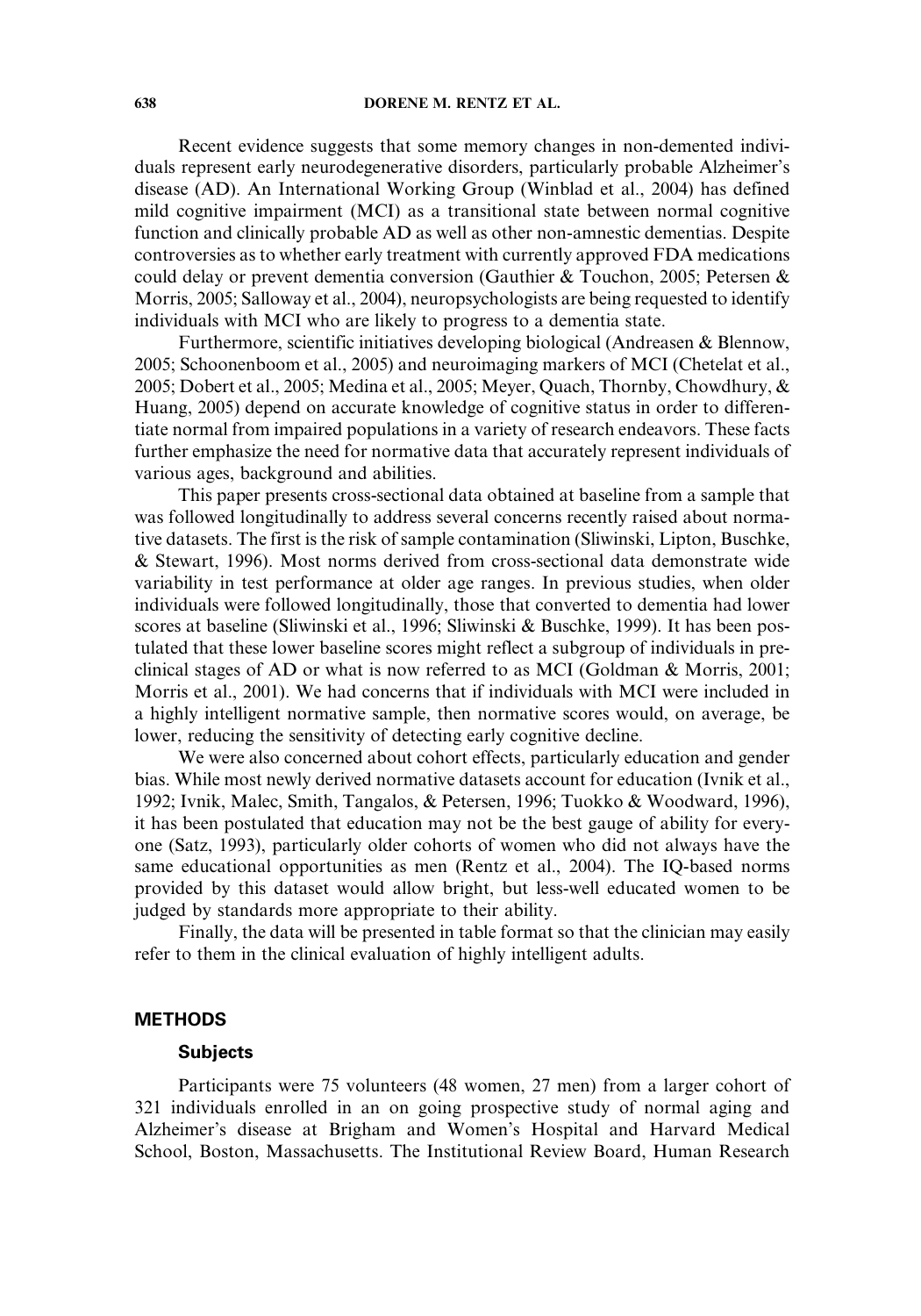Committee at Brigham and Women's Hospital annually approved this study and participants gave informed consent. All subjects were living independently in the community and agreed to return for follow-up testing. They underwent a comprehensive medical and psychiatric interview as well as a neurological evaluation to rule out any major neurological disorders that might contribute to cognitive dysfunction. None of the participants had a history of alcoholism, drug abuse, or current serious neurological, medical, or psychiatric illness.

The 75 subjects selected for this analysis ranged in age from 44 to 86 years with an average of 69.3 years. They were stratified into three age cohorts (44–66, 67–72, and 73–86) to ensure an adequate number of subjects in each stratification group. Participants had stable medical conditions representative of this aged population, including allergies ( $N = 5$ ; 6%), resolved cancers ( $N = 17$ ; 22.7%), arthritis ( $N = 12$ ; 16%), hypertension ( $N = 17$ ; 22.7%), high cholesterol ( $N = 10$ ; 13%), hypothyroidism  $(N = 2; 3\%)$ , enlarged prostate  $(N = 8; 10.7\%)$ , osteoporosis  $(N = 3; 4\%)$ , asthma or chronic obstructive pulmonary disease ( $N = 8$ ; 10.7%), atrial fibrillation ( $N = 5$ ; 6%), heart disease or prior myocardial infarction ( $N = 5$ ; 6%), remote past history of traumatic brain injury without cognitive sequela ( $N = 6$ ; 8%), and self-report of prior learning difficulties and attention deficit disorder ( $N = 8$ ; 10.7%).

## Procedures

All participants underwent a series of neuropsychological tests commonly used in the assessment of older individuals (Rentz & Weintraub, 1999), which included the Blessed Dementia Rating Scale (BDS) (Blessed, Tomlinson, & Roth, 1968), Geriatric Depression Scale (GDS) (Yesavage et al., 1983), American National Adult Reading Test (AMNART) (Ryan & Paolo, 1992), Clinical Dementia Rating Scale Score (CDR) (Morris, 1993), Digit Span forward (DSF) and backward (DSB) (Wechsler, 1997), time to complete recitation of months of the year forward (MF) and backward (MB), word generation to the letters F-A-S (Benton, Varney, deS.Hamsher, & Spreen, 1983), category fluency to animals, fruits and vegetables (CAT) (Monsch et al., 1992), the 6-trial version of the Selective Reminding Test (SRT) (Masur et al., 1989), the 60-item version of the Boston Naming Test (BNT) (Kaplan, Goodglass, & Weintraub, 1983), and the Visual Form Discrimination Test (VFDT) (Benton et al., 1983).

Subjects were included in this analysis if they had a BDS score of less than 2, a GDS score in the normal range (score  $\langle 11 \rangle$ , an estimated IQ of 120 or greater on the AMNART, and a CDR score of 0. Subjects were excluded if at any time point, they failed to meet these inclusion criteria or if a reliable informant indicated functional decline of greater than 0.5 on any box score of the CDR. These strict criteria were established to avoid including any subjects who could qualify for a diagnosis of MCI (Winblad et al., 2004).

All subjects were also required to perform within 1.5 standard deviations from the mean across all cognitive tests on the basis of published test norms adjusted for age and education, where available. In order to avoid including persons at high risk for developing a future dementia, only those individuals who remained within 1.5 standard deviations of the published normative mean for age and education over 2 or more time periods were included in this analysis. That is, subjects were excluded if at any time point they demonstrated decline from their baseline score of greater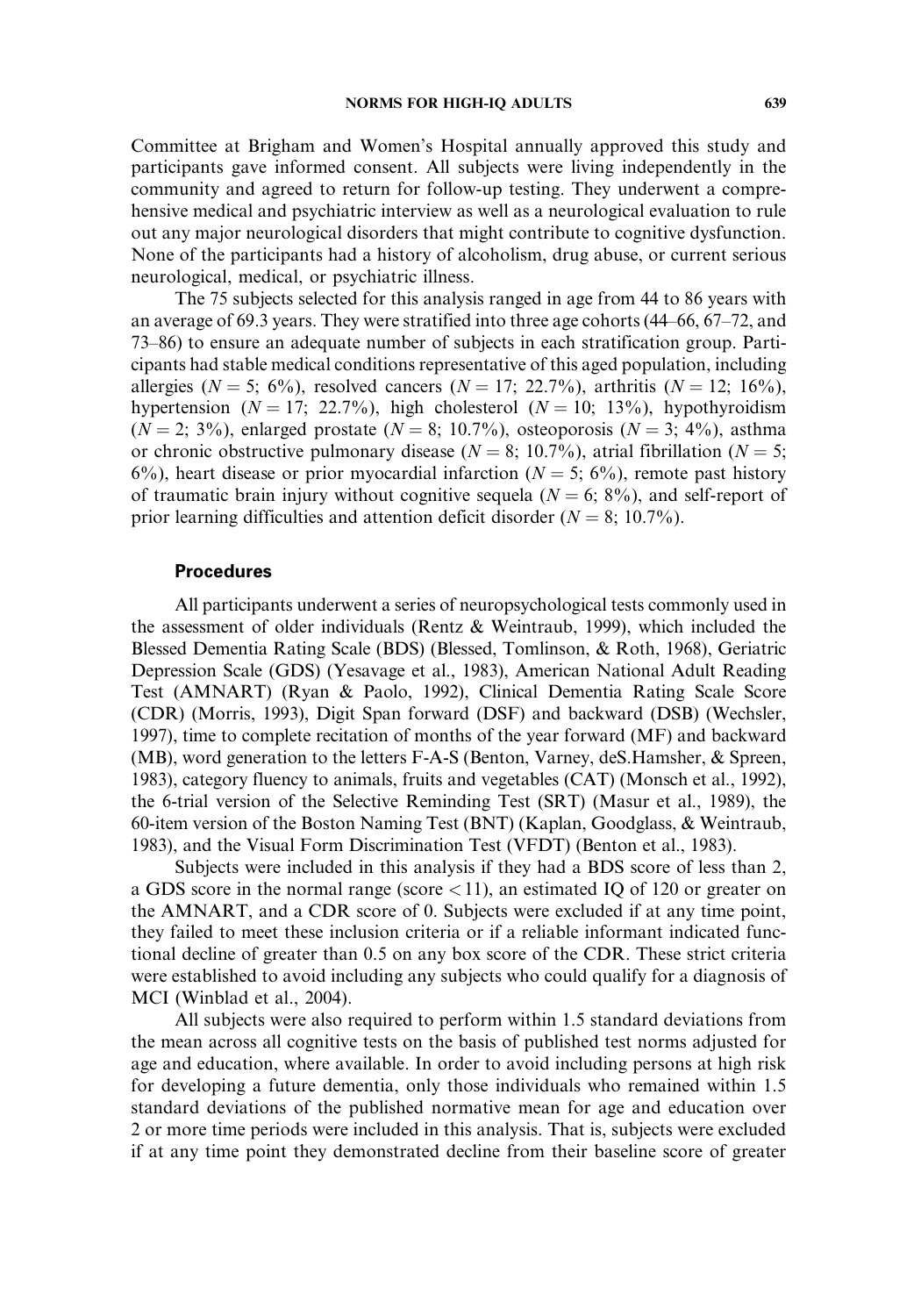than or equal to 1.5 standard deviations from the mean based on published test norms.

#### Data Analysis

All statistical analyses were performed using SPSS version 11.5. All tests were 2-tailed, with statistical significance set at  $\alpha = .05$ . An analysis of variance was employed to determine if there were any significant differences in demographics per age stratification. A multivariate analysis of variance (MANOVA) was performed to investigate the effects of age and gender on cognitive performance. A Bonferroni correction was used to account for multiple comparisons.

#### RESULTS

### Subject Characteristics

Demographic information is presented in Table 1. Seventy-five participants returned for at least one 12-month follow-up visit and were followed on average for 4.8 years. An analysis of variance revealed no significant differences between age groups on any demographic variable.

#### Effects of Age and Gender on Cognitive Measures

Multivariate analysis of variance was performed to determine whether age or gender had significant effects on cognitive performance. Gender and age group (44–66, 67–72, and 73–86) were treated as independent variables with the cognitive test scores treated as dependent variables. Results showed a significant main effect for gender only on tests of word fluency to the category "fruit,"  $F(1,73) = 8.41$ ,  $p = .01$ , with women outperforming men; and the BNT,  $F(1,74) = 5.00$ ,  $p = .03$ , with men outperforming women. After correcting for multiple comparisons, there was also a significant main effect for age on the BNT,  $F(2, 73) = 4.19$ ,  $p = .02$ , with younger aged cohorts outperforming older subjects, and on Total Recall (TR) of the SRT,  $F(2,73) = 3.86$ ,  $p = .03$ , with the youngest cohort outperforming the oldest

|                  |            |              | <b>rative Frances</b> applied that by age group |              |              |              |               |           |  |
|------------------|------------|--------------|-------------------------------------------------|--------------|--------------|--------------|---------------|-----------|--|
| Age group        | $44 - 66$  |              | $67 - 72$                                       |              | $73 - 86$    |              | Total         |           |  |
| N<br>Male/female | 24<br>9/15 |              | 25<br>7/18                                      |              | 26<br>11/15  |              | 75<br>27/48   |           |  |
|                  | Mean       | SD.          | Mean                                            | SD.          | Mean         | <b>SD</b>    | Mean          | <b>SD</b> |  |
| <b>AMNART IO</b> | 127.1      | 3.2          | 126.6                                           | 3.3          | 127.9        | 3.1          | 127.2         | 3.1       |  |
| Education        | 16.9       | 2.7          | 16.2                                            | 2.5          | 16.5         | 2.9          | 16.5          | 2.7       |  |
| <b>BDS</b>       | .85        | .9           | .90                                             | 1.3          | 1.0          | 1.2          | .93           | 1.1       |  |
| <b>GDS</b>       | 3.2        | 2.0          | 4.1                                             | 3.3          | 3.7          | 2.8          | 3.7           | 3.0       |  |
| <b>CDR</b>       | $\Omega$   | $\mathbf{0}$ | $\theta$                                        | $\mathbf{0}$ | $\mathbf{0}$ | $\mathbf{0}$ | $\Omega$<br>0 |           |  |

Table 1 Demographic data by age group

 $Note. AMNART = American National Adult Reading Test Intelligence Quotient, BDS = Blessed$ Dementia Rating Scale,  $GDS =$  Geriatric Depression Scale,  $CDR =$  Clinical Dementia Rating Scale.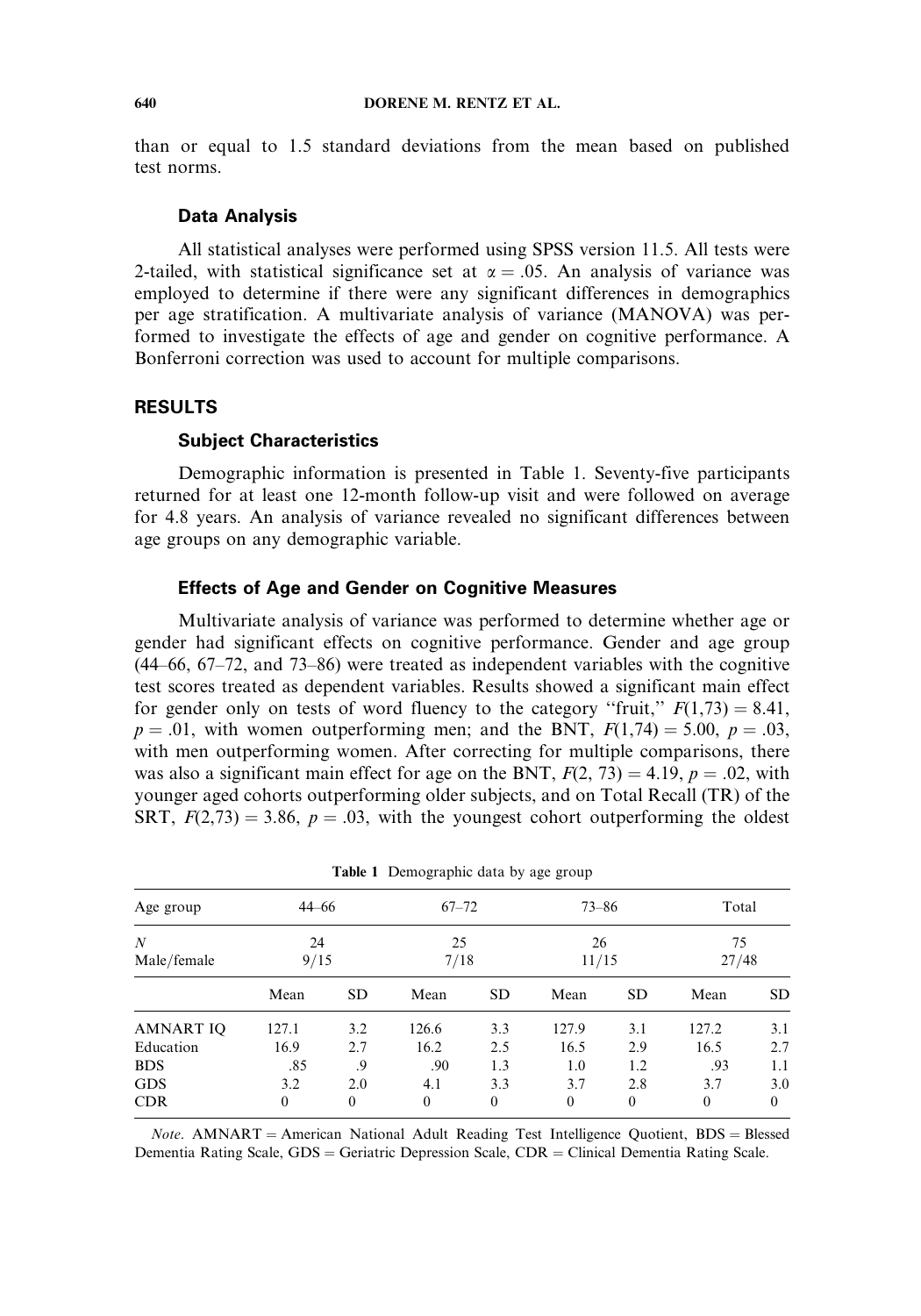#### NORMS FOR HIGH-IQ ADULTS 641

|                |                 | Age 44-66<br>$n = 24$ |                | Age 67-72<br>$n = 25$ |                 | Age 73-86<br>$n = 26$ |
|----------------|-----------------|-----------------------|----------------|-----------------------|-----------------|-----------------------|
| Measures       | M               | <b>SD</b>             | M              | <b>SD</b>             | M               | <b>SD</b>             |
| <b>DSF</b>     | $\tau$          | (1.47)                | $\tau$         | (1.22)                | 8               | (1.07)                |
| <b>DSB</b>     | 6               | (1.80)                | 6              | (1.16)                | 6               | (1.12)                |
| MF             | $\overline{4}$  | (1.59)                | $\overline{4}$ | (1.27)                | $\overline{4}$  | (1.16)                |
| <b>MB</b>      | 10              | (3.42)                | 9              | (3.30)                | 11              | (3.42)                |
| <b>BNT</b>     | $58^a$          | (1.67)                | $58^a$         | (1.44)                | 56 <sup>a</sup> | (3.07)                |
| Male           | 57              | (1.79)                | 58             | (1.90)                | $58^b$          | (1.12)                |
| Female         | 58              | (1.56)                | 58             | (1.27)                | $54^b$          | (2.89)                |
| <b>VFDT</b>    | 31              | (0.99)                | 31             | (1.18)                | 31              | (1.45)                |
| <b>SRT</b>     |                 |                       |                |                       |                 |                       |
| TR             | 53 <sup>c</sup> | (6.15)                | 51             | (5.44)                | 49 <sup>c</sup> | (4.77)                |
| <b>LTS</b>     | 44              | (10.0)                | 40             | (13.3)                | 39              | (8.64)                |
| <b>LTR</b>     | 41              | (10.5)                | 39             | (10.4)                | 36              | (8.16)                |
| <b>CLTR</b>    | 33              | (13.1)                | 31             | (12.2)                | 26              | (7.51)                |
| DR             | 8               | (2.10)                | 8              | (2.57)                | 7               | (2.07)                |
| MC             | 12              | (0.38)                | 12             | (0.64)                | 12              | (0.64)                |
| 30' DR         | 9               | (2.19)                | 8              | (2.57)                | $\,$ 8 $\,$     | (2.09)                |
| 30' MC         | 12              | (0.38)                | 12             | (0.64)                | 12              | (0.40)                |
| FAS            | 51              | (12.9)                | 51             | (8.85)                | 51              | (11.9)                |
| F              | 17              | (4.85)                | 17             | (3.31)                | 18              | (4.97)                |
| $\overline{A}$ | 16              | (4.32)                | 15             | (3.78)                | 15              | (4.72)                |
| S              | 18              | (5.27)                | 19             | (3.90)                | 18              | (4.35)                |
| CAT            | 53              | (7.28)                | 53             | (8.13)                | 49              | (6.45)                |
| Animals        |                 |                       |                |                       |                 |                       |
| Male           | 21              | (6.73)                | 19             | (3.21)                | 21 <sup>e</sup> | (3.90)                |
| Female         | 22              | (3.71)                | 21             | (3.85)                | 17 <sup>e</sup> | (2.86)                |
| Vegetables     |                 |                       |                |                       |                 |                       |
| Male           | 15              | (3.67)                | 14             | (2.73)                | 16              | (4.42)                |
| Female         | 17              | (2.62)                | 17             | (3.85)                | 15              | (2.36)                |
| Fruits         |                 |                       |                |                       |                 |                       |
| Male           | 13 <sup>d</sup> | (2.92)                | 14             | (2.93)                | 15              | (2.02)                |
| Female         | 17 <sup>d</sup> | (2.41)                | 16             | (2.64)                | 15              | (2.67)                |

Table 2 Means of raw scores on neuropsychological measures

 $T$ he 73–86 age cohorts named significantly less items on the BNT compared to both the 44–66 age cohorts,  $p = .003$ , and the 67–72 age cohorts,  $p = .006$ . DSF = WAIS-III Digit Span Forward subtest;  $DSB = WAIS-III$  Digit Span subtest;  $MF = Months$  recited forward in seconds;  $MB = Months$  recited backward in seconds;  $VFDT = Visual Form$  Discrimination Test;  $SRT =$  Selective Reminding Test;  $LTS = Long-Term Storage; LTR = Long-Term Retrieval; CLTR = Consistent Long-Term Retrieval;$ DR = Delayed Recall;  $MC =$  Multiple Choice;  $30'DR = 30$  minute delayed recall;  $30'MC = 30$  minute delayed multiple choice;  $FAS = total$  words generated to letters  $F-A-S$  in 60 seconds per letter;  $CAT = total$  words generated to categories Animals, Vegetables, and Fruits in 60 seconds per category.

 $b$ Women named significantly less items than men at the oldest age range.

<sup>c</sup>The 73–86 age cohort remembered significantly less words on the SRT TR than the 44–66 age cohort,  $p = .031.$ 

Women in the 44–66 age cohort performed significantly better on Fruits,  $p = .005$ .<br>The man in the 73–86 age sebest performed significantly better on Animals,  $p = .0$ .

<sup>e</sup>The men in the 73–86 age cohort performed significantly better on Animals,  $p = 0.030$ . There were no other significant effects for age or gender.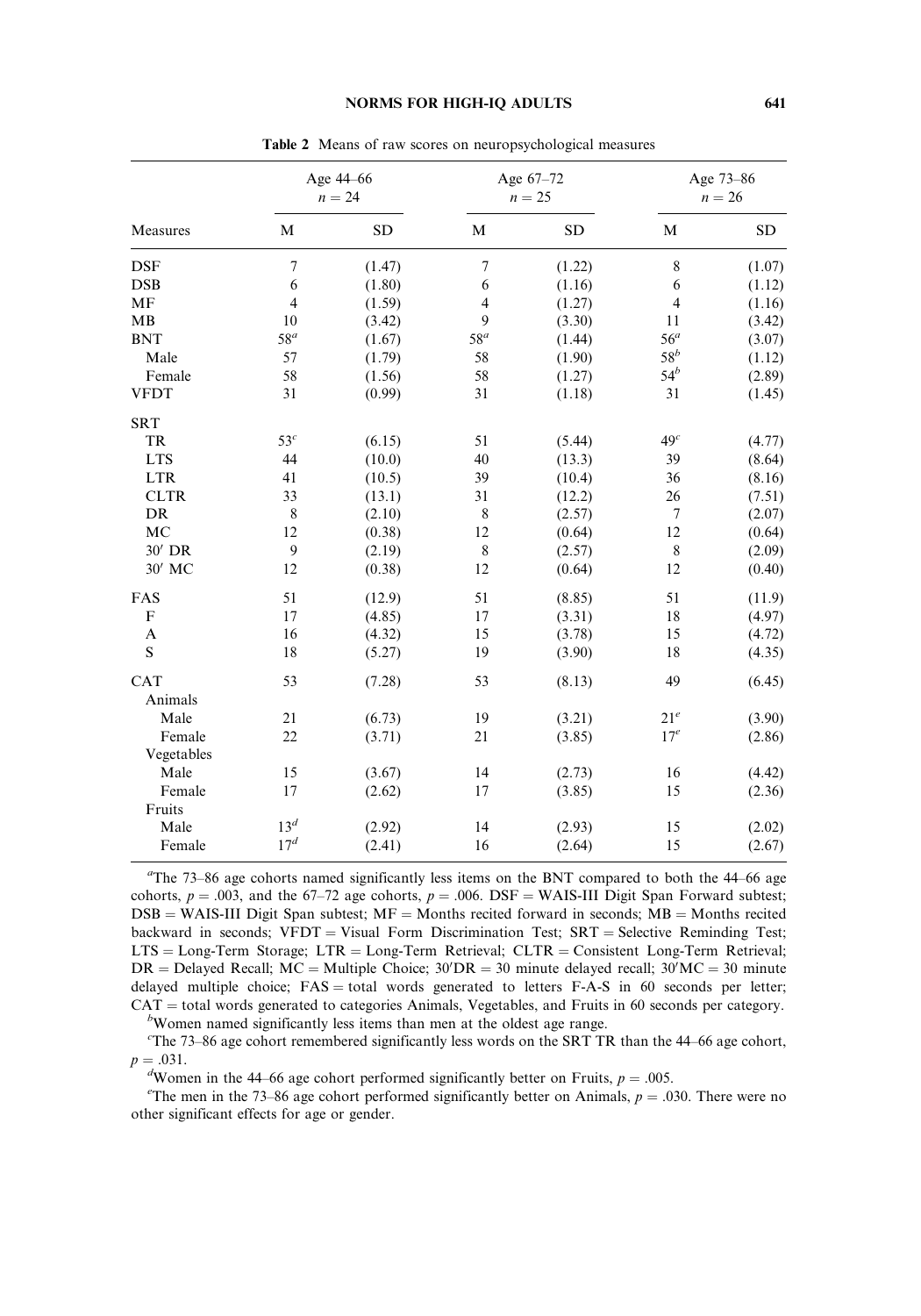cohort. Delayed Recall (DR) approached significance,  $F(2,73) = 3.10, p = .05$ , again with the young outperforming the old.

Age by gender interactions were significant for generating words to the category "animals,"  $F(2,73) = 3.45$ ,  $p = .04$ , with men outperforming women at older age ranges; the total category score (CAT),  $F(2,73) = 5.23$ ,  $p = .01$ , with men outperforming women in the youngest age range but women outperforming men at the oldest age range; and the BNT,  $F(2,73) = 12.68$ ,  $p = .01$ , with men outperforming women in the oldest age range. Means for these cognitive measures are presented in Table 2.

Due to the significant findings for gender on the BNT and word fluency to categories (i.e., Animals and Fruits), norms for these measures were stratified by gender as well as age groups. Percentiles of raw scores are presented in Tables 3–8.

## **DISCUSSION**

The goal of this study was to provide normative data from a sample of highly intelligent individuals. The purpose was twofold: to establish a typical test performance profile on commonly used neuropsychological tests in this unique population and to provide clinically useful norms for identifying at risk individuals who could progress to a dementia state. To avoid including individuals in the early stages of a progressive dementia, we carefully selected subjects who scored within the normal range on all cognitive tests for at least a 2-year period with an average duration of follow-up being approximately 4 years.

Not surprisingly, mild age effects were found on BNT and TR from the SRT, indicating a slight decline in naming and memory acquisition across age groups. These findings are consistent with other reports in the literature of age-related changes in naming (Ivnik et al., 1996; Mackay, Connor, & Storandt, 2005; Saxton et al., 2000) and memory acquisition (Jacobs et al., 1995; Masur, Fuld, Blau, Crystal, & Aronson, 1990; Masur, Sliwinski, Lipton, Blau, & Crystal, 1994; Petersen, Smith, Ivnik, Kokmen, & Tangelos, 1994) in cognitively normal older populations.

We found no statistically significant age related differences on measures of attention, memory recall, and visuospatial function when analyses were corrected for multiple comparisons. These findings suggest that in this sample of highly intelligent individuals, cognitive performance was similar across age groups.

Gender differences were found on category fluency tests. Men outperformed women in animal generation but women outperformed men in fruit generation. There were no significant differences by gender in vegetable fluency or in the total score for Categories or FAS. Bolla, Gray, Resnick, Galante, & Kawas (1998) also found gender differences in a sample of highly educated older adults with women outperforming men on vegetable and fruit generation but not animal generation or the FAS total score (Bolla et al., 1998). Since performance on category and letter fluency tasks is widely used to differentiate early Alzheimer's disease (Butters, Granholm, Salmon, Grant, & Wolfe, 1987; Cooper, Lacritz, Weiner, Rosenberg, & Cullum, 2004; Hodges, Patterson, Oxbury, & Funnell, 1992; Monsch et al., 1992; Taylor, Salmon, Monsch, & Brugger, 2005) from other forms of dementia (Baldo & Shimamura, 1998; Hodges et al., 1992; Kitabayashi et al., 2001; Monsch et al., 1992), providing gender stratifications in norms for highly intelligent individuals has important diagnostic implications.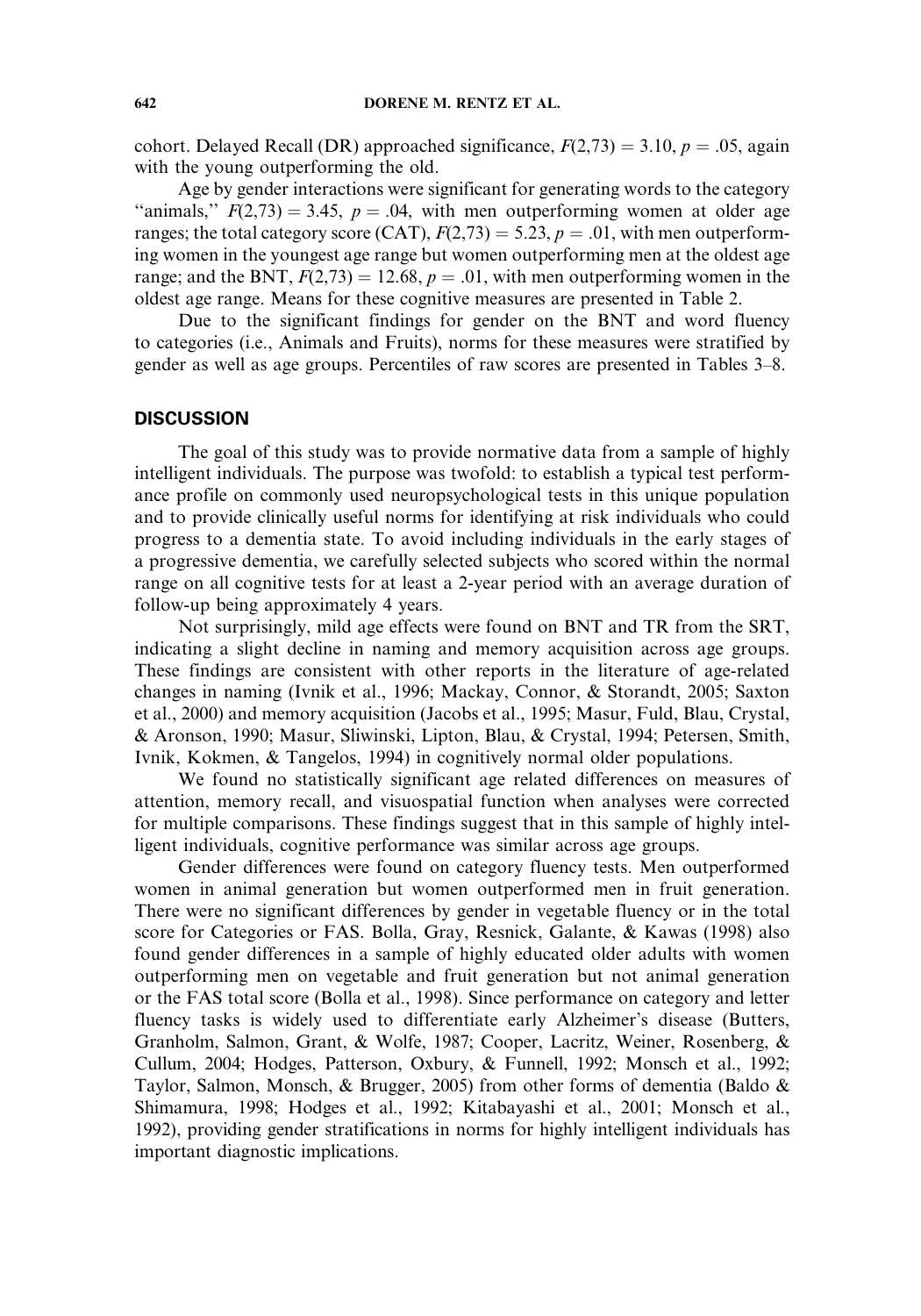|                                                                                                                                                                               |                           |    |    |                                                  |               |   |    |                          |               |     |     | Six-trial Selective Reminding Test |         |    |                                                                                                                                                                                                                                                         |      |
|-------------------------------------------------------------------------------------------------------------------------------------------------------------------------------|---------------------------|----|----|--------------------------------------------------|---------------|---|----|--------------------------|---------------|-----|-----|------------------------------------|---------|----|---------------------------------------------------------------------------------------------------------------------------------------------------------------------------------------------------------------------------------------------------------|------|
| Percentile DSF DSB                                                                                                                                                            |                           | МF | МB | FAS                                              | $\frac{1}{2}$ | ∢ |    | VFDT                     | $\mathbb{R}$  | LTS | LTR | CLTR                               | $\beta$ | MC | 30'DR                                                                                                                                                                                                                                                   | 30MC |
|                                                                                                                                                                               |                           |    |    |                                                  |               |   |    |                          |               |     |     |                                    |         |    |                                                                                                                                                                                                                                                         |      |
|                                                                                                                                                                               |                           |    |    |                                                  |               |   |    | $\overline{\mathcal{E}}$ |               |     |     |                                    |         |    |                                                                                                                                                                                                                                                         |      |
|                                                                                                                                                                               |                           |    |    |                                                  |               |   |    |                          | $\frac{4}{9}$ |     |     |                                    |         |    |                                                                                                                                                                                                                                                         |      |
|                                                                                                                                                                               |                           |    |    |                                                  |               |   |    |                          | 24            |     |     |                                    |         |    |                                                                                                                                                                                                                                                         |      |
|                                                                                                                                                                               |                           |    |    | S                                                |               |   |    |                          |               |     |     |                                    |         |    |                                                                                                                                                                                                                                                         |      |
|                                                                                                                                                                               |                           |    |    |                                                  |               |   |    |                          | 8             |     | 2   | $\frac{49}{5}$                     |         |    |                                                                                                                                                                                                                                                         |      |
|                                                                                                                                                                               |                           |    |    |                                                  |               |   | 28 |                          |               | 2   | යි  |                                    |         |    |                                                                                                                                                                                                                                                         |      |
| $TR = SRT$ Total Recall, LTS = SRT Long-Term Storage, LTR = SRT Long-Term Retrieval, CLTR = SRT Consistent Long-Term Retrieval, 30'DR = SRT<br>Forward (in seconds), $MB = M$ | Note. WAIS III = Wechsler |    |    |                                                  |               |   |    |                          |               |     |     |                                    |         |    | Adult Intelligence Scale—Version III, DSF = Digit Span Forward subtest, DSB = Digit Span Backward subtest, MF = Months<br>lonths Backward (in seconds), $FAS = Total$ combined number of words to $F = A-S$ , $VFDT = V$ sual Form Discrimination Test. |      |
| 30-minute Delayed Free Recall                                                                                                                                                 |                           |    |    | $30'MC = SRT$ 30-minute Delayed Multiple Choice. |               |   |    |                          |               |     |     |                                    |         |    |                                                                                                                                                                                                                                                         |      |

| .<br>،        |
|---------------|
|               |
|               |
| 8             |
| 1             |
| ages          |
|               |
|               |
| <b>SULUJO</b> |
|               |
| į             |
| ior           |
|               |
|               |
|               |
|               |
|               |
|               |
| í             |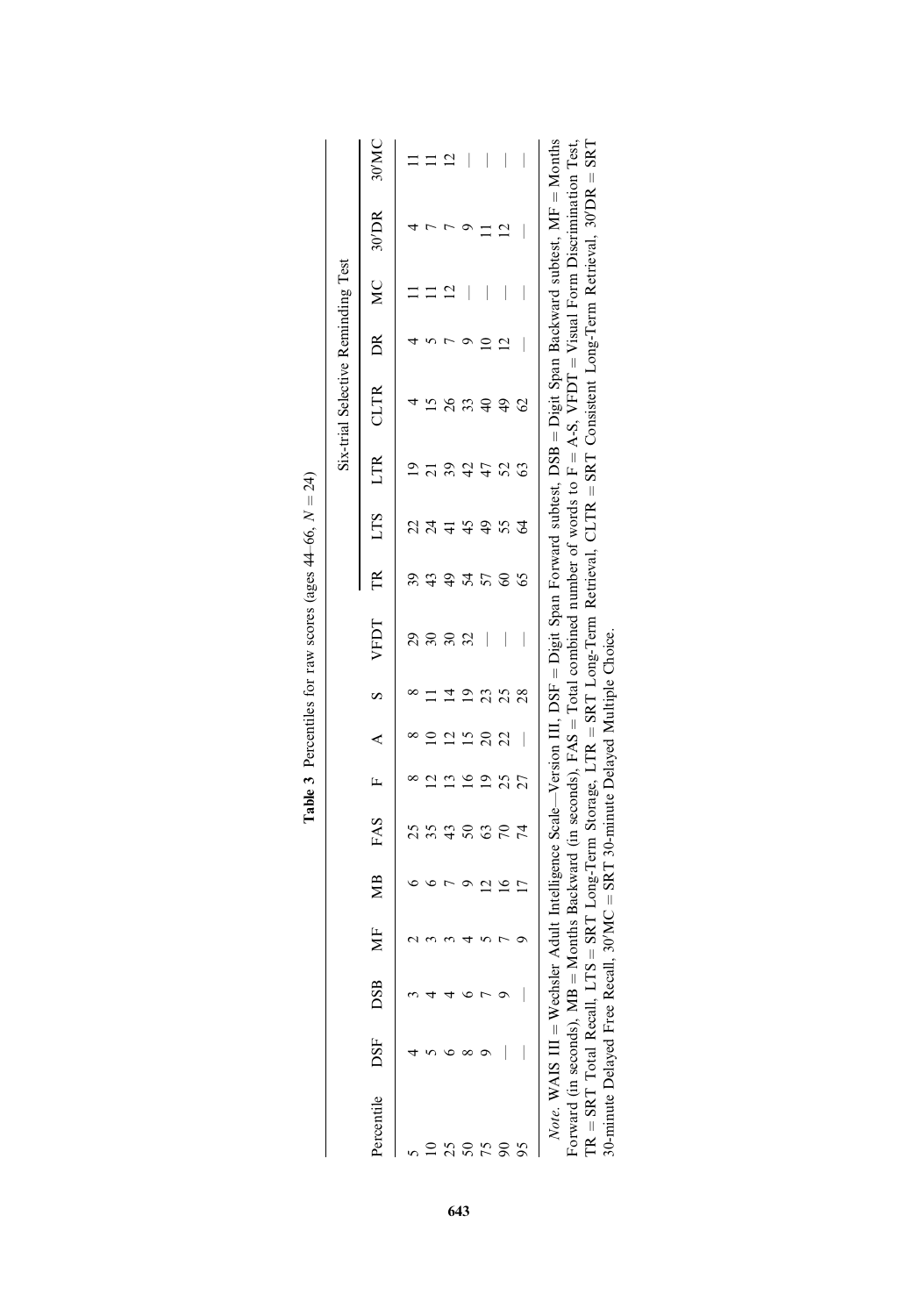|            |    | Boston Naming Test and Category Generation |    |            |    |         |    |            |    |        |
|------------|----|--------------------------------------------|----|------------|----|---------|----|------------|----|--------|
|            |    | <b>BNT</b>                                 |    | <b>CAT</b> |    | Animals |    | Vegetables |    | Fruits |
| Percentile | М  | F                                          | М  | F          | M  | F       | M  | F          | М  | F      |
| 5          | 55 | 55                                         | 41 | 45         | 14 | 14      | 10 | 14         | 8  | 12     |
| 10         | 55 | 55                                         | 41 | 47         | 14 | 15      | 10 | 14         | 8  | 13     |
| 25         | 56 | 57                                         | 43 | 49         | 17 | 19      | 13 | 14         | 11 | 15     |
| 50         | 57 | 58                                         | 48 | 54         | 22 | 24      | 14 | 16         | 14 | 16     |
| 75         | 59 | 60                                         | 56 | 61         | 24 | 24      | 17 | 19         | 16 | 19     |
| 90         |    |                                            |    | 66         |    | 26      |    | 21         |    | 20     |
| 95         |    |                                            |    |            |    |         |    |            |    |        |

**Table 4** Percentiles for raw scores by gender (ages 44–66) (males,  $N = 9$ ; females,  $N = 15$ )

 $Note. BNT = Boston Naming Test, CAT = Category Generation Test and presents the total combined$ number of words to categories Animals, Vegetables, and Fruits.

Despite the small sample size, a major strength of this article lies in the fact that the cross-sectional norms consist of baseline data from a carefully selected longitudinal sample from which subjects with any significant objective memory or functional decline were prospectively eliminated to avoid including into the normative dataset individuals in early stages of a dementing illness. However, we recognize that the normative data presented in this paper cannot be generalized to all individuals because these norms are derived from the test performance of a select group of largely well-educated, highly intelligent and Caucasian individuals. They can only be applied in the context of evaluations of individuals of similar intelligence and background. The establishment of normative data from highly intelligent older individuals of diverse ethnic and educational backgrounds is also important and we are in the process of collecting such data. Nevertheless, the subjects included

|                                                                           |   |   |   |              |    |     |          |      |    |     |    |    | Six-trial Selective Reminding Test |    |    |    |    |
|---------------------------------------------------------------------------|---|---|---|--------------|----|-----|----------|------|----|-----|----|----|------------------------------------|----|----|----|----|
| Percentile DSF DSB MF MB FAS F A S VFDT TR LTS LTR CLTR DR MC 30'DR 30'MC |   |   |   |              |    |     |          |      |    |     |    |    |                                    |    |    |    |    |
| .5                                                                        |   |   | 3 | 6            | 35 | 11  |          | 713  | 28 | 40  | 9  | 21 | 8                                  | 3  | 9  | 3  | 10 |
| 10                                                                        |   | 4 | 3 | 6            | 37 | 12. |          | 9 15 | 30 | 44  | 25 | 25 | 14                                 | 4  | 11 |    | 11 |
| 25                                                                        |   |   | 3 | 7            | 47 |     | 15 13 16 |      | 30 | 47  | 31 | 31 | 25                                 | 6  | 11 | 6  | 11 |
| 50                                                                        | 8 | 5 | 4 | 8            | 52 |     | 18 14 18 |      | 32 | 51  | 40 | 38 | 31                                 | 8  | 12 | 9  | 12 |
| 75                                                                        | 8 | 6 |   | $12^{\circ}$ | 57 |     | 20 17    | -24  |    | 55. | 49 | 46 | 40                                 | 10 |    |    |    |
| 90                                                                        | 8 |   | 6 | 15           | 61 | 21  | 20.25    |      |    | 59  | 58 | 55 | 51                                 | 11 |    | 11 |    |
| 95                                                                        | 9 | 8 |   |              | 69 | 23  |          |      |    | 62. | 63 | 58 | 53                                 |    |    | 12 |    |

**Table 5** Percentiles for raw scores (ages  $67-72$ ,  $N = 25$ )

*Note.* WAIS III = Wechsler Adult Intelligence Scale—Version III,  $DSF =$  Digit Span Forward subtest,  $DSB =$  Digit Span Backward subtest,  $MF =$  Months Forward (in seconds),  $MB =$  Months Backward (in seconds),  $FAS = Total$  combined number of words to  $F = A-S$ , VFDT = Visual Form Discrimination Test,  $TR = SRT$  Total Recall,  $LTS = SRT$  Long-Term Storage,  $LTR = SRT$  Long-Term Retrieval,  $CLTR = SRT$  Consistent Long-Term Retrieval,  $30'DR = SRT$  30-minute Delayed Free Recall,  $30'MC = SRT$  30-minute Delayed Multiple Choice.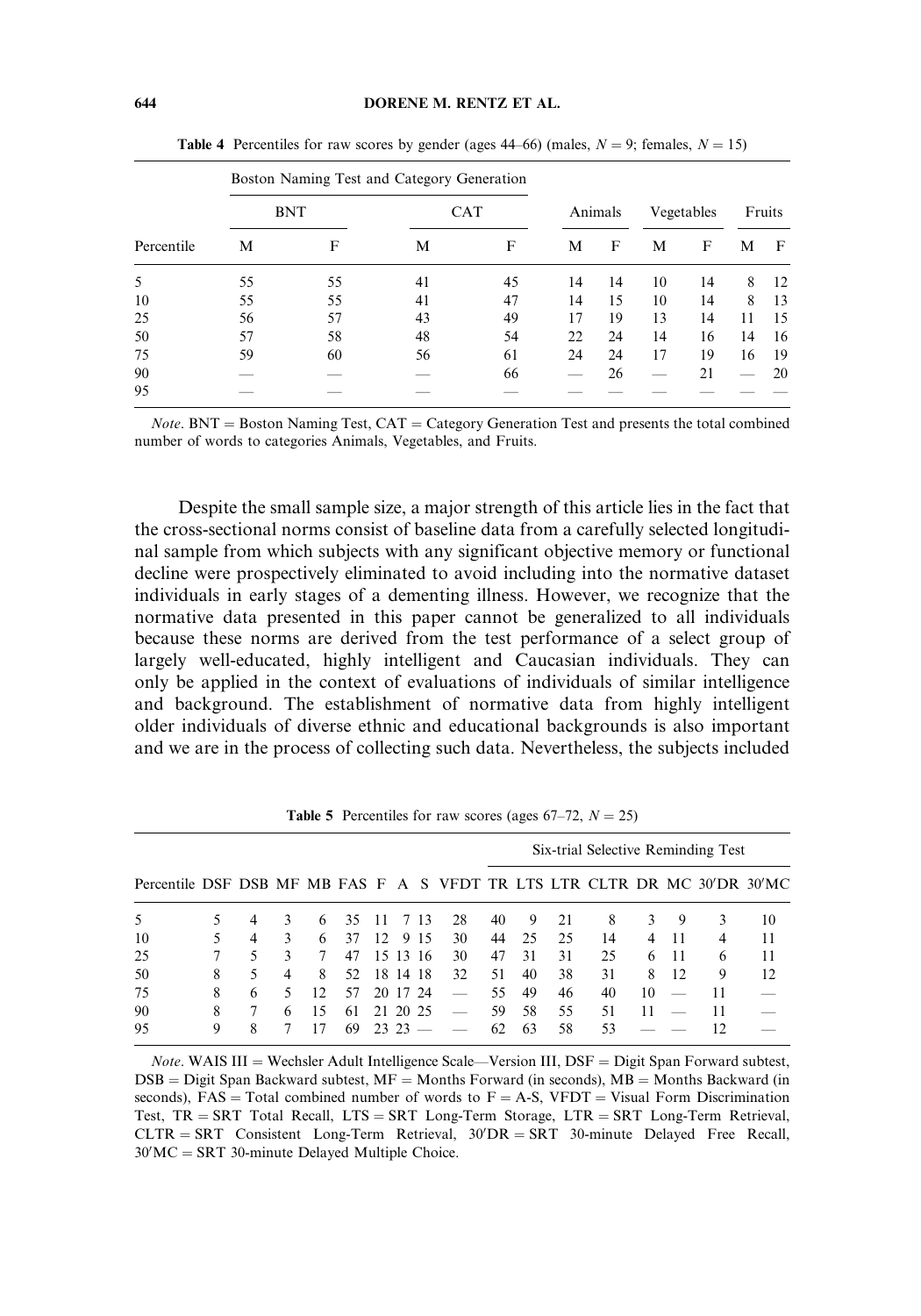#### NORMS FOR HIGH-IQ ADULTS 645

|            |    | Boston Naming Test and Category Generation |    |            |    |         |    |            |    |        |
|------------|----|--------------------------------------------|----|------------|----|---------|----|------------|----|--------|
|            |    | <b>BNT</b>                                 |    | <b>CAT</b> |    | Animals |    | Vegetables |    | Fruits |
| Percentile | М  | F                                          | М  | F          | М  | F       | М  | F          | М  | F      |
| 5          | 55 | 55                                         | 40 | 40         | 15 | 15      | 10 | 15         | 11 | 10     |
| 10         | 55 | 56                                         | 40 | 42         | 15 | 15      | 10 | 15         | 11 | 12     |
| 25         | 56 | 57                                         | 40 | 49         | 16 | 18      | 12 | 18         | 13 | 16     |
| 50         | 57 | 58                                         | 48 | 56         | 19 | 21      | 16 | 21         | 13 | 17     |
| 75         | 60 | 59                                         | 54 | 61         | 22 | 24      |    | 24         | 16 | 17     |
| 90         |    |                                            |    | 64         |    | 26      |    | 26         |    | 20     |
| 95         |    |                                            |    |            |    |         |    |            |    |        |

**Table 6** Percentiles for raw scores by gender (ages 67–72) (males,  $N = 7$ ; females,  $N = 18$ )

 $Note. BNT = Boston Naming Test, CAT = Category Generation Test and presents the total combined$ number of words to categories Animals, Vegetables, and Fruits.

in this normative dataset did not differ from the general population with regards to health status or medications. They reported stable diseases typical for this age group and these conditions were controlled on standard medications at the time of testing.

The goals of this study were to provide the clinician with normative data for identifying a typical cognitive performance in highly intelligent individuals and provide a useful guide for detecting abnormal cognitive decline in those individuals at-risk for progressive dementia. Taking into consideration the caveats described above, we anticipate that these data will fill an existing gap in the current normative literature and improve the utility of neuropsychological assessment for highly intelligent older individuals.

|                                                                           |   |   |   |    |       |          |          |      |    |     |    |    | Six-trial Selective Reminding Test |    |                          |    |    |
|---------------------------------------------------------------------------|---|---|---|----|-------|----------|----------|------|----|-----|----|----|------------------------------------|----|--------------------------|----|----|
| Percentile DSF DSB MF MB FAS F A S VFDT TR LTS LTR CLTR DR MC 30'DR 30'MC |   |   |   |    |       |          |          |      |    |     |    |    |                                    |    |                          |    |    |
| 5                                                                         |   |   |   |    | 35    | 10       |          | 7 12 | 27 | 40  | 24 | 22 | 14                                 | 3  | 10                       | 4  | 11 |
| 10                                                                        | 6 | 4 |   | 8  | 37    | 12       | 9        | 12   | 29 | 43  | 28 | 25 | 15                                 | 4  | 11                       |    | 11 |
| 25                                                                        |   |   | 4 | 8  | 40    |          | 14 12 15 |      | 30 | 45  | 33 | 30 | 18                                 |    | -11                      |    | 12 |
| 50                                                                        | 8 | 6 | 4 | 10 | 49    | 17       | -16      | -17  | 31 | 48  | 38 | 36 | 27                                 |    | 12                       | 8  |    |
| 75                                                                        | 8 | 6 |   | 12 | 62 21 |          | 18 19    |      | 32 | 52  | 45 | 40 | 33                                 | 8  | $\overline{\phantom{a}}$ | 10 |    |
| 90                                                                        | 9 |   | 6 | 15 | 70.   |          | 26 23 26 |      |    | 55. | 53 | 49 | 36                                 | 10 | _                        | 11 |    |
| 95                                                                        |   |   |   | 21 | 74    | 27 24 27 |          |      |    | 58  | 57 | 53 |                                    |    |                          |    |    |

**Table 7** Percentiles for raw scores (ages 73–86,  $N = 26$ )

*Note.* WAIS III = Wechsler Adult Intelligence Scale—Version III,  $DSF =$  Digit Span Forward subtest,  $DSB =$  Digit Span Backward subtest,  $MF =$  Months Forward (in seconds),  $MB =$  Months Backward (in seconds),  $FAS = Total$  combined number of words to  $F = A-S$ , VFDT = Visual Form Discrimination Test,  $TR = SRT$  Total Recall,  $LTS = SRT$  Long-Term Storage,  $LTR = SRT$  Long-Term Retrieval,  $CLTR = SRT$  Consistent Long-Term Retrieval,  $30'DR = SRT$  30-minute Delayed Free Recall,  $30'MC = SRT$  30-minute Delayed Multiple Choice.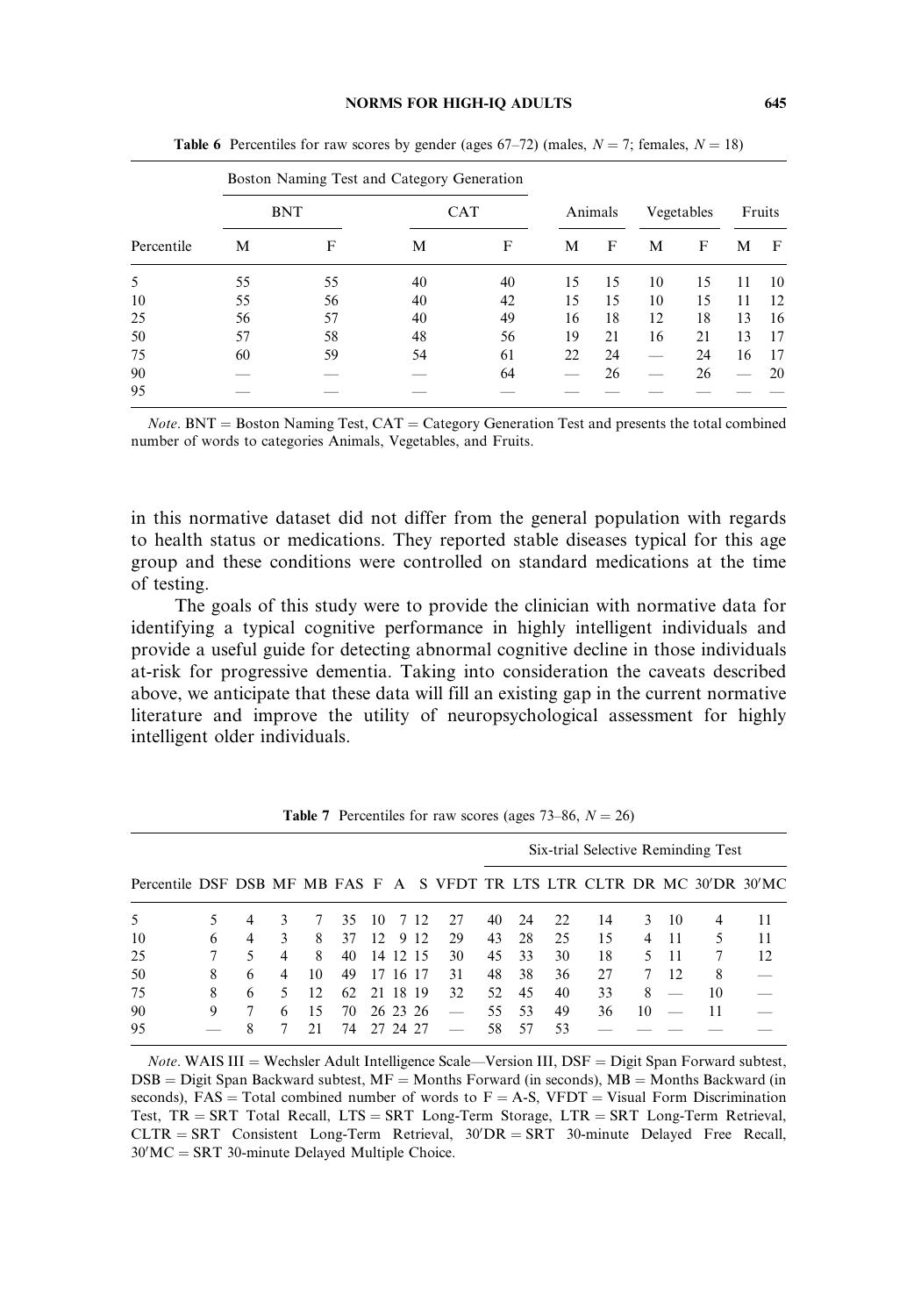|            |    | Boston Naming Test and Category Generation |    |            |    |         |    |            |    |        |
|------------|----|--------------------------------------------|----|------------|----|---------|----|------------|----|--------|
|            |    | <b>BNT</b>                                 |    | <b>CAT</b> |    | Animals |    | Vegetables |    | Fruits |
| Percentile | М  | F                                          | М  | F          | М  | F       | М  | F          | М  | F      |
| 5          | 57 | 50                                         | 41 | 41         | 13 | 13      | 8  | 12         | 11 | 11     |
| 10         | 57 | 51                                         | 41 | 41         | 14 | 14      | 9  | 13         | 11 | 12     |
| 25         | 57 | 52                                         | 45 | 43         | 19 | 15      | 12 | 13         | 13 | 14     |
| 50         | 58 | 54                                         | 52 | 46         | 21 | 16      | 17 | 14         | 16 | 15     |
| 75         | 59 | 57                                         | 58 | 49         | 24 | 19      | 20 | 16         | 16 | 17     |
| 90         | 60 | 58                                         | 60 | 59         | 27 | 22      | 22 | 20         | 17 | 19     |
| 95         |    |                                            |    |            |    |         |    |            |    |        |

**Table 8** Percentiles for raw scores by gender (ages 73–86) (males,  $N = 11$ ; females,  $N = 15$ )

*Note*. BNT = Boston Naming Test,  $CAT =$  Category Generation Test and presents the total combined number of words to categories Animals, Vegetables, and Fruits.

## ACKNOWLEDGEMENTS

This study was supported by grants from the Harvard Center for Neurodegeneration and Repair and the Charles H. Farnsworth Trust, Boston, MA. We wish to express special appreciation to all our subjects who contributed to this study on an annual basis.

## **REFERENCES**

- Andreasen, N. & Blennow, K. (2005). CSF biomarkers for mild cognitive impairment and early Alzheimer's disease. Clinical Neurology and Neurosurgery, 107, 165–173.
- Baldo, J. V. & Shimamura, A. P. (1998). Letter and category fluency in patients with frontal lobe lesions. Neuropsychology, 12, 259–267.
- Benton, A. L., Varney, N. R., deS.Hamsher, K., & Spreen, O. (1983). Contributions to neuropsychological assessment. Oxford: Oxford University Press.
- Blessed, G., Tomlinson, B. E., & Roth, M. (1968). The association between quantitative measures of dementia and of senile change in the cerebral grey matter of elderly subjects. British Journal of Psychiatry, 114, 797–811.
- Bolla, K. S., Gray, S., Resnick, S. M., Galante, R., & Kawas, C. (1998). Category and letter fluency in highly educated older adults. The Clinical Neuropsychologist, 12, 330–338.
- Butters, N., Granholm, E., Salmon, D. P., Grant, I., & Wolfe, J. (1987). Episodic and semantic memory: A comparison of amnesic and demented patients. Journal of Clinical and Experimental Neuropsychology, 9, 479–497.
- Chetelat, G., Eustache, F., Viader, F., De La Sayette, V., Pelerin, A., Mezenge, F. et al. (2005). FDG-PET measurement is more accurate than neuropsychological assessments to predict global cognitive deterioration in patients with mild cognitive impairment. Neurocase, 11, 14–25.
- Cooper, D. B., Lacritz, L. H., Weiner, M. F., Rosenberg, R. N., & Cullum, C. M. (2004). Category fluency in mild cognitive impairment: Reduced effect of practice in test-retest conditions. Alzheimer Disease and Associated Disorders, 18, 120–122.
- Dobert, N., Pantel, J., Frolich, L., Hamscho, N., Menzel, C., & Grunwald, F. (2005). Diagnostic value of FDG-PET and HMPAO-SPECT in patients with mild dementia and mild cognitive impairment: Metabolic Index and Perfusion Index. Dementia and Geriatric Cognitive Disorders, 20, 63–70.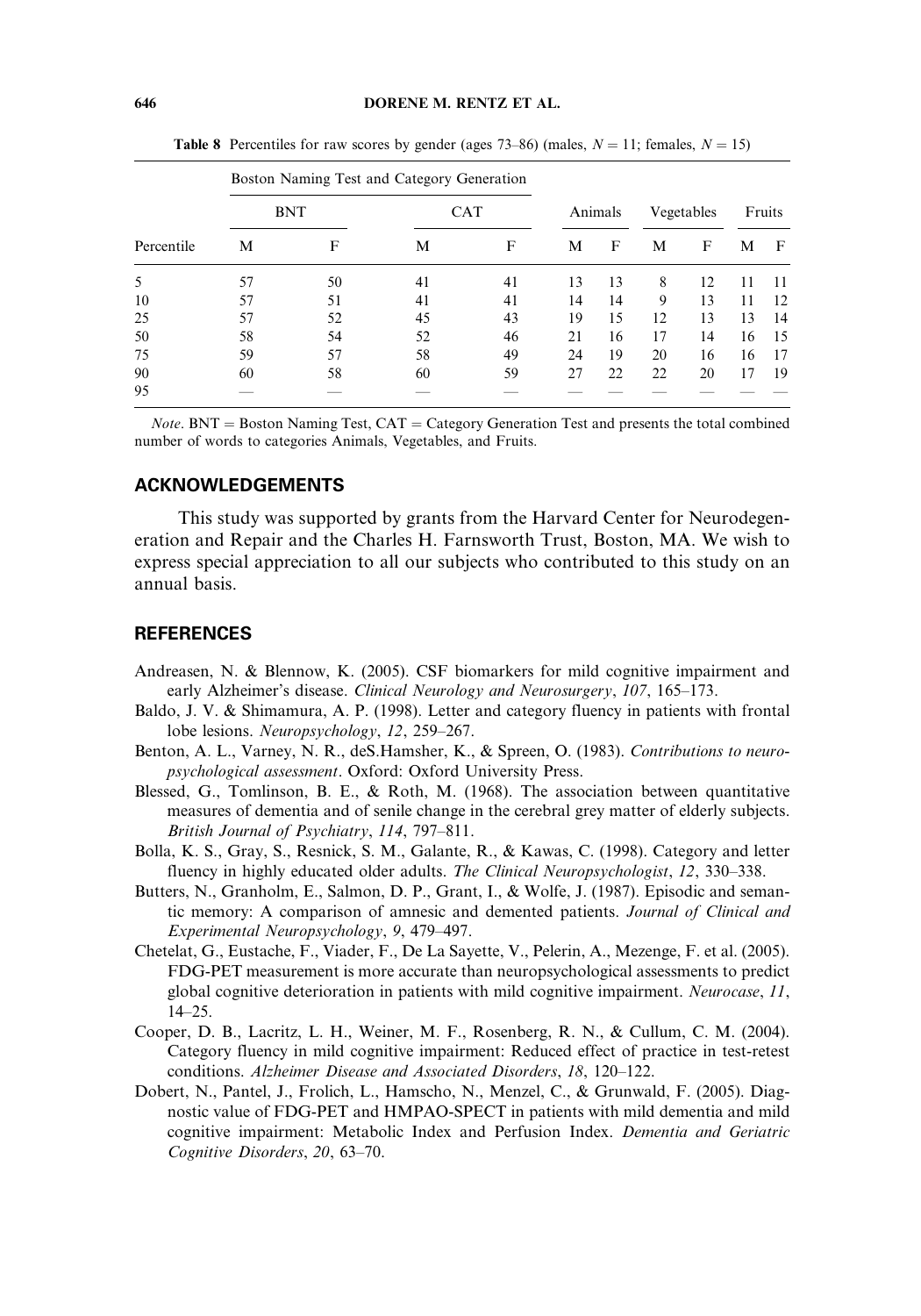- Gauthier, S. & Touchon, J. (2005). Mild cognitive impairment is not a clinical entity and should not be treated. Archives of Neurology, 62, 1164–1166.
- Goldman, W. & Morris, J. C. (2001). Evidence that age-associated memory impairment is not a normal variant of aging. Alzheimer's Disease and Associated Disorders, 15, 72–79.
- Hodges, J., Patterson, K., Oxbury, S., & Funnell, E. (1992). Semantic dementia: Progressive fluent aphasia with temporal lobe atrophy. Brain, 115, 1783–1806.
- Ivnik, R. J., Malec, J. F., Smith, G. E., Tangalos, E. G., & Petersen, R. C. (1996). Neuropsychological tests' norms above age 55: COWAT, BNT, MAE Token, WRAT-R Reading, AMNART, STROOP, TMT and JLO. The Clinical Neuropsychologist, 10, 262–278.
- Ivnik, R. J.,Malec, J. F., Smith, G. E., Tangalos, E. G., Petersen, R. C., Kokmen, E., et al. (1992). Mayo's older Americans normative studies, WAIS-R, Wechsler Memory Scale—Revised and AVLT norms for ages 56 through 97. The Clinical Neuropsychologist, 6, 1–104.
- Jacobs, D. M., Sano, M., Dooneief, G., Marder, K., Bell, K. L., & Stern, Y. (1995). Neuropsychological detection and characterization of preclinical Alzheimer's disease. Neurology, 45, 957–962.
- Kaplan, E., Goodglass, H., & Weintraub, S. (1983). The Boston Naming Test: Assessment of aphasia and related disorders (2nd ed.). Philadelphia: Lea & Febiger.
- Kitabayashi, Y., Ueda, H., Tsuchida, H., Iizumi, H., Narumoto, J., Nakamura, K., et al. (2001). Relationship between regional cerebral blood flow and verbal fluency in Alzheimer's disease. Psychiatry and Clinical Neurosciences, 55, 459–463.
- Mackay, A., Connor, L. T., & Storandt, M. (2005). Dementia does not explain correlation between age and scores on Boston Naming Test. Archives of Clinical Neuropsychology, 20, 129–133.
- Masur, D. M., Fuld, P. A., Blau, A. D., Crystal, H., & Aronson, M. K. (1990). Predicting development of dementia in the elderly with the Selective Reminding Test. Journal of Clinical and Experimental Neuropsychology, 12, 529–538.
- Masur, D. M., Fuld, P. A., Blau, A. D., Thal, L. J., Levin, H. S., & Aronson, M. K. (1989). Distinguishing normal and demented elderly with the Selective Reminding Test. Journal of Clinical and Experimental Neuropsychology, 11, 615–630.
- Masur, D. M., Sliwinski, M., Lipton, R. B., Blau, A. D., & Crystal, H. A. (1994). Neuropsychological prediction of dementia and the absence of dementia in healthy elderly persons. Neurology, 44, 1427–1432.
- Medina, D., Detoledo-Morrell, L., Urresta, F., Gabrieli, J. D., Moseley, M., Fleischman, D., et al. (2006). White matter changes in mild cognitive impairment and AD: A diffusion tensor imaging study. Neurobiology of Aging, 27(5), 663–672.
- Meyer, J. S., Quach, M., Thornby, J., Chowdhury, M., & Huang, J. (2005). MRI identifies MCI subtypes: Vascular versus neurodegenerative. Journal of the Neurological Sciences, 229–230, 121–129.
- Monsch, A. U., Bondi, M. W., Butters, N., Salmon, D., Katzman, R., & Thal, L. J. (1992). Comparisons of verbal fluency tasks in the detection of dementia of the Alzheimer's type. Archives of Neurology, 49, 1253–1258.
- Morris, J. C. (1993). The Clinical Dementia Rating Scale (CDR): Current version and scoring rules. Neurology, 43, 2412–2414.
- Morris, J. C., Storandt, M., Miller, P., McKeel, D., Price, J. L., Rubin, E. H., et al. (2001). Mild cognitive impairment represents early-stage Alzheimer's disease. Archives of Neurology, 58, 397–405.
- Naugle, R. I., Cullum, C. M., & Bigler, E. D. (1990). Evaluation of intellectual and memory function among dementia patients who were intellectually superior. The Clinical Neuropsychologist, 4, 355–374.
- Petersen, R. C. & Morris, J. C. (2005). Mild cognitive impairment as a clinical entity and treatment target. Archives of Neurology, 62, 1160–1163.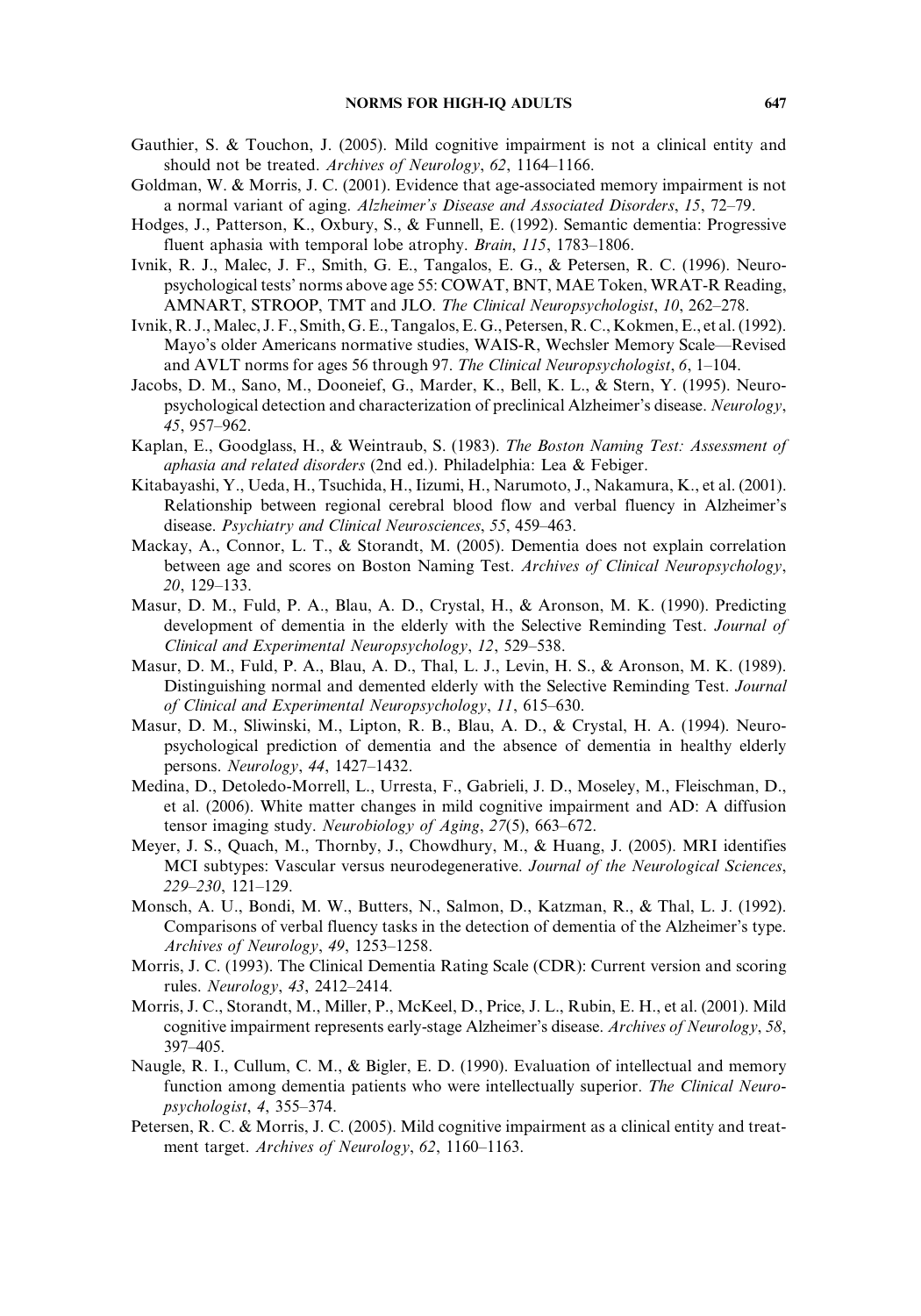- Petersen, R. C., Smith, G. E., Ivnik, R. J., Kokmen, E., & Tangelos, E. G. (1994). Memory function in very early Alzheimer's disease. Neurology, 44, 867–872.
- Rentz, D. & Weintraub, S. (1999). Neuropsychological detection of early probable Alzheimer's disease. In K. R. Daffner & L. F. M. Scinto (Eds.), *Early diagnosis of Alzheimer's disease* (pp. 169–190). Totowa, NJ: Humana Press.
- Rentz, D. M., Huh, T. J., Faust, R. F., Budson, A. B., Scinto, L. F. M., Sperling, R. A., et al. (2004). Use of IQ adjusted norms to predict progressive cognitive decline in highly intelligent elders. Neuropsychology, 18, 38–49.
- Ryan, J. & Paolo, A. (1992). A screening procedure for estimating premorbid intelligence in the elderly. The Clinical Neuropsychologist, 6, 53–62.
- Salloway, S., Ferris, S., Kluger, A., Goldman, R., Griesing, T., Kumar, D. et al. (2004). Efficacy of donepezil in mild cognitive impairment: A randomized placebo-controlled trial. Neurology, 63, 651–657.
- Satz, P. (1993). Brain reserve capacity on symptom onset after brain injury: A formulation and review of evidence for threshold theory. Neuropsychology, 7, 273–295.
- Saxton, J., Ratcliff, G., Munro, C. A., Coffey, E. C., Becker, J. T., Fried, L., et al. (2000). Normative data on the Boston Naming Test and two equivalent 30-item short forms. The Clinical Neuropsychologist, 14, 526–534.
- Schoonenboom, S. N., Visser, P. J., Mulder, C., Lindeboom, J., Van Elk, E. J., Van Kamp, G. J., et al. (2005). Biomarker profiles and their relation to clinical variables in mild cognitive impairment. Neurocase, 11, 8–13.
- Sliwinski, M. & Buschke, H. (1999). Cross-sectional and longitudinal relationships among age, cognition, and processing speed. Psychology and Aging, 14, 18–33.
- Sliwinski, M., Lipton, R. B., Buschke, H., & Stewart, W. (1996). The effects of preclinical dementia on estimates of normal cognitive functioning in aging. Journal of Gerontology Series B: Psychological Sciences Socical Sciences, 51, 217–225.
- Stern, Y. (2002). What is cognitive reserve? Theory and research application of the reserve concept. Journal of the International Neuropsychological Society, 8, 448–460.
- Taylor, K. I., Salmon, D. P., Monsch, A. U., & Brugger, P. (2005). Semantic and phonemic sequence effects in random word generation: a dissociation between Alzheimer's and Huntington's disease patients. Journal of the International Neuropsychological Society, 11, 303–310.
- Tuokko, H., Garrett, D. D., McDowell, I., Silverberg, N., & Kristjansson, B. (2003). Cognitive decline in high-functioning older adults: Reserve or ascertainment bias? Aging Ment. Health, 7, 259–270.
- Tuokko, H. & Woodward, T. S. (1996). Development and validation of a demographic correction system for neuropsychological measures used in the Canadian Study of health and Aging. Journal of Clinical and Experimental Neuropsychology, 18, 479–616.
- Wechsler, D. (1997). WAIS-III, Wechsler Adult Intelligence Scale—Third edition, administration and scoring manual. New York: The Psychological Corporation.
- Winblad, B., Palmer, K., Kivipelto, M., Jelic, V., Fratiglioni, L., Wahlund, L. O., et al. (2004). Mild cognitive impairment—beyond controversies, towards a consensus: Report of the International Working Group on Mild Cognitive Impairment. Journal of Internal Medicine, 256, 240–246.
- Yesavage, J. A., Brink, T. L., Rose, T. L., Lum, O., Huang, V., Adey, M., et al. (1983). Development and validation of a geriatric depression screening scale. Journal of Psychiatric Research, 17, 37–49.